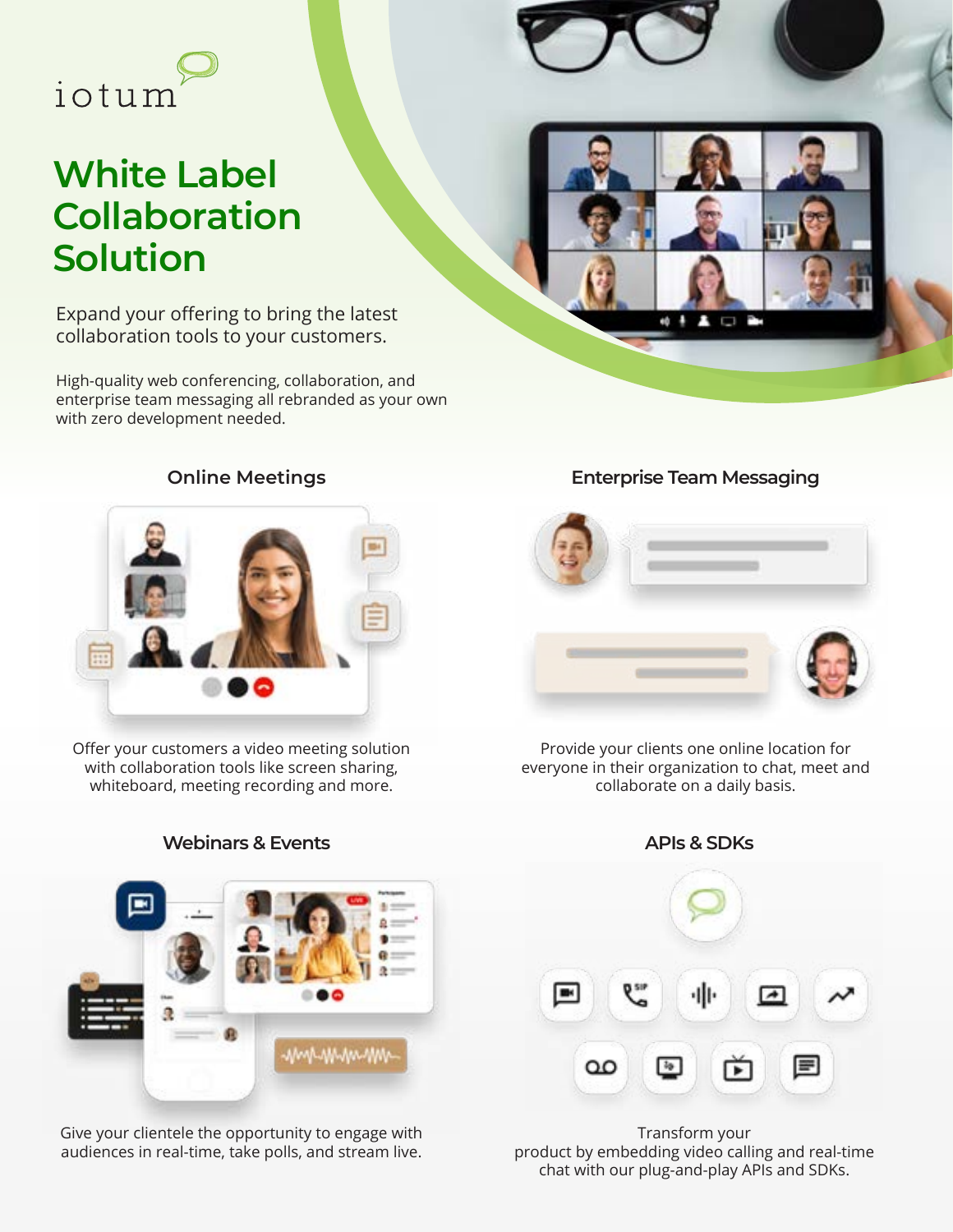### **Accelerate your time to market with iotum**



No development costs or maintenance



Unique web management portal to monetize quickly



User friendly, multi-tenant admin to support your business

Sales and Marketing support

### **The iotum Difference**

Our white label solution provides seamless first-class collaboration, complete integration, an impressive return on investment, and an unparalleled aesthetic. Plus, it's completely customizable which means your brand is front and center (not ours!).

#### **Use Your Own Branding**

Your logo, your branding and color palette takes up prime visual real estate across all user touchpoints to forge trust and connection with current and prospective clients. Stop selling someone else's product and brand when you can sell your own.

#### **Simple To Plug and Play**

iotum's white-label solutions come ready for you to use. With secure technology that's already proven to work, all you have to do is start using it selling it.

#### **Impressive Scaleable ROI**

Opex-driven model - no large up-front investment & no

hidden fees

We offer favorable revenue share margins across a growing, expanded network.

#### **Rapid Onboarding and Deep Partnering**

Our Customer Success team will get you set-up, trained and ready to go. Our Marketing team helps with marketing and sales materials. We consider you a partner.

#### **Secure Technology That Differentiates From Competitors**

WebRTC standards based technology. No offshore development, secure routing locations.

Did you know, about

**50 %** front row and center across all<br>for immediate recognizability. of employees worldwide are expected to telecommute within a decade or so? Make your brand front row and center across all virtual communication touchpoints for immediate recognizability.

[Source](https://financesonline.com/video-web-conferencing-statistics/)

Branding inspires new talent to want to work for your organization. In a poll of 336 HR leaders,

of organizations are incorporating new virtual **The Community of the Virtual** candidates. This is your chance to make a great first impression!

[Source](https://www.gartner.com/en/newsroom/press-releases/2020-04-30-gartner-hr-survey-shows-86--of-organizations-are-cond)